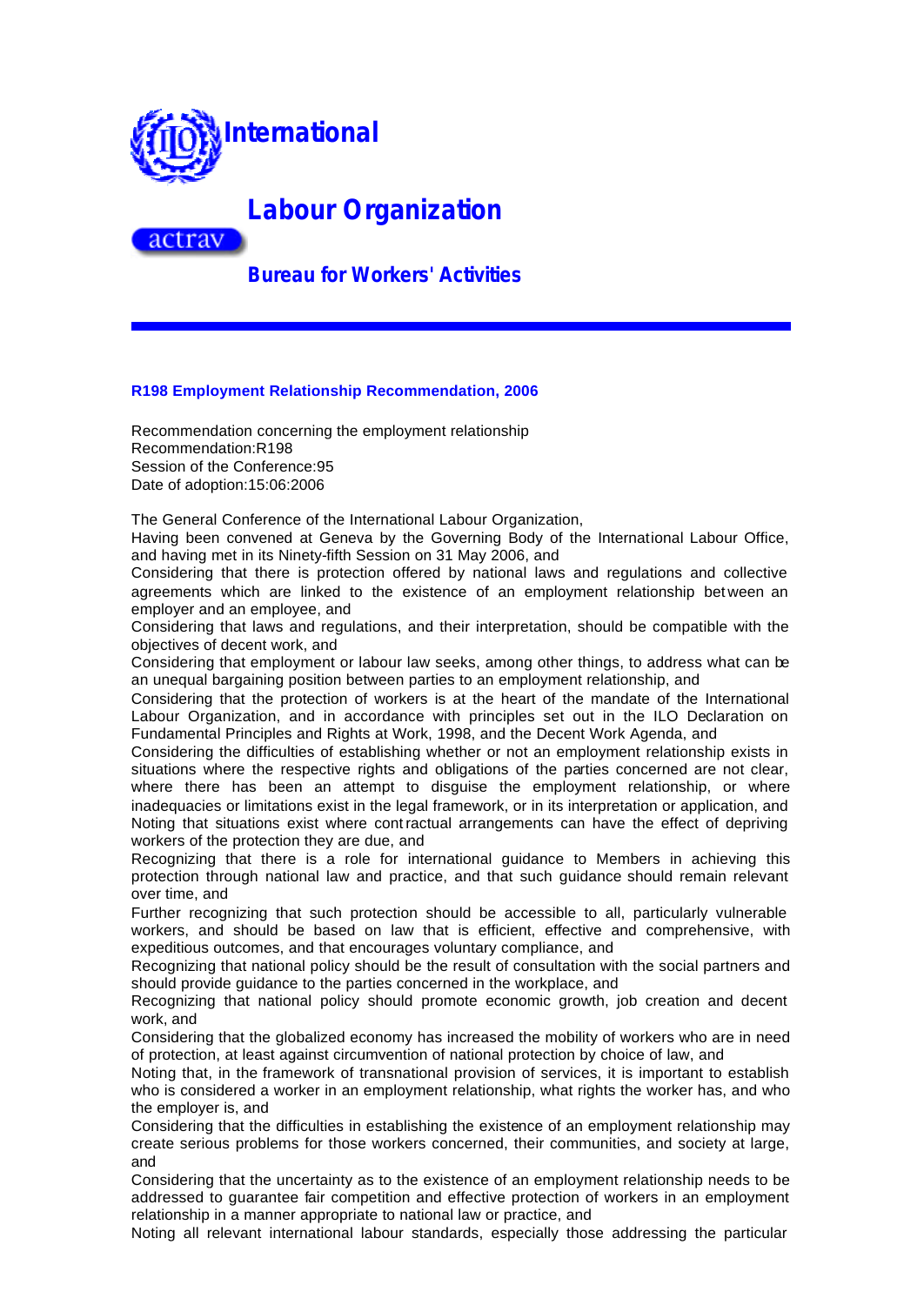situation of women, as well as those addressing the scope of the employment relationship, and Having decided upon the adoption of certain proposals with regard to the employment relationship, which is the fifth item on the agenda of the session, and

Having determined that these proposals shall take the form of a Recommendation;

adopts this fifteenth day of June of the year two thousand and six the following Recommendation, which may be cited as the Employment Relationship Recommendation, 2006.

## **I. NATIONAL POLICY OF PROTECTION FOR WORKERS IN AN EMPLOYMENT RELATIONSHIP**

1. Members should formulate and apply a national policy for reviewing at appropriate intervals and, if necessary, clarifying and adapting the scope of relevant laws and regulations, in order to guarantee effective protection for workers who perform work in the context of an employment relationship.

2. The nature and extent of protection given to workers in an employment relationship should be defined by national law or practice, or both, taking into account relevant international labour standards. Such law or practice, including those elements pertaining to scope, coverage and responsibility for implementation, should be clear and adequate to ensure effective protection for workers in an employment relationship.

3. National policy should be formulated and implemented in accordance with national law and practice in consultation with the most representative organizations of employers and workers.

4. National policy should at least include measures to:

(a) provi de guidance for the parties concerned, in particular employers and workers, on effectively establishing the existence of an employment relationship and on the distinction between employed and self-employed workers;

(b) combat disguised employment relationships in the context of, for example, other relationships that may include the use of other forms of contractual arrangements that hide the true legal status, noting that a disguised employment relationship occurs when the employer treats an individual as other than an employee in a manner that hides his or her true legal status as an employee, and that situations can arise where contractual arrangements have the effect of depriving workers of the protection they are due;

(c) ensure standards applicable to all forms of contractual arrangements, including those involving multiple parties, so that employed workers have the protection they are due;

(d) ensure that standards applicable to all forms of contractual arrangements establish who is responsible for the protection contained therein;

(e) provide effective access of those concerned, in particular employers and workers, to appropriate, speedy, inexpensive, fair and efficient procedures and mechanisms for settling disputes regarding the existence and terms of an employment relationship;

(f) ensure compliance with, and effective application of, laws and regulations concerning the employment relationship; and

(g) provide for appropriate and adequate training in relevant international labour standards, comparative and case law for the judiciary, arbitrators, mediators, labour inspectors, and other persons responsible for dealing with the resolution of disputes and enforcement of national employment laws and standards.

5. Members should take particular account in national policy to ensure effective protection to workers especially affected by the uncertainty as to the existence of an employment relationship, including women workers, as well as the most vulnerable workers, young workers, older workers, workers in the informal economy, migrant workers and workers with disabilities. 6. Members should:

(a) take special account in national policy to address the gender dimension in that women workers predominate in certain occupations and sectors where there is a high proportion of disguised employment relationships, or where there is a lack of clarity of an employment relationship; and

(b) have clear policies on gender equality and better enforcement of the relevant laws and agreements at national level so that the gender dimension can be effectively addressed.

7. In the context of the transnational movement of workers:

(a) in framing national policy, a Member should, after consulting the most representative organizations of employers and workers, consider adopting appropriate measures within its jurisdiction, and where appropriate in collaboration with other Members, so as to provide effective protection to and prevent abuses of migrant workers in its territory who may be affected by uncertainty as to the existence of an employment relationship;

(b) where workers are recruited in one country for work in another, the Members concerned may consider concluding bilateral agreements to prevent abuses and fraudulent practices which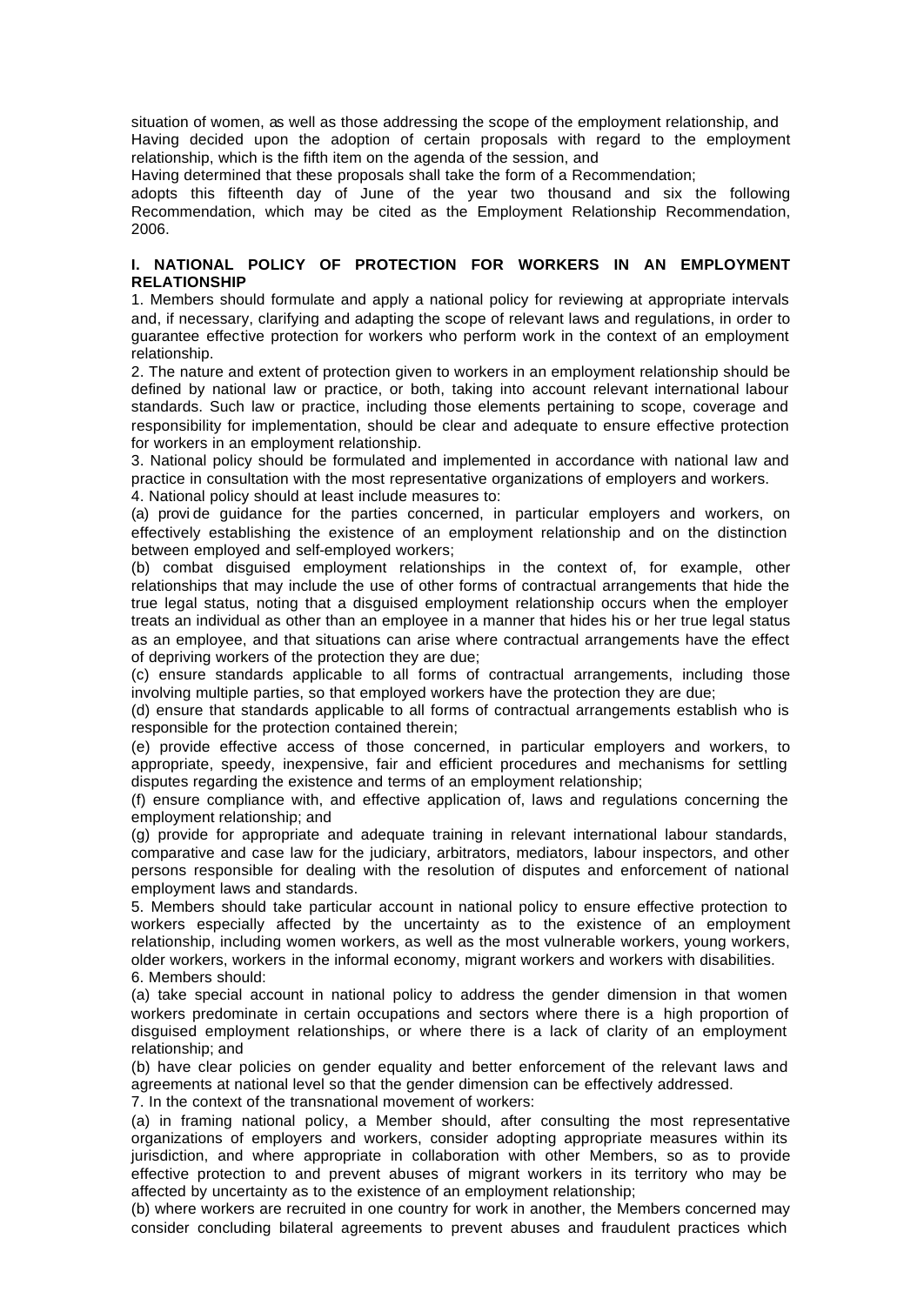have as their purpose the evasion of the existing arrangements for the protection of workers in the context of an employment relationship.

8. National policy for protection of workers in an employment relationship should not interfere with true civil and commercial relationships, while at the same time ensuring that individuals in an employment relationship have the protection they are due.

## **II. DETERMINATION OF THE EXISTENCE OF AN EMPLOYMENT RELATIONSHIP**

9. For the purposes of the national policy of protection for workers in an employment relationship, the determination of the existence of such a relationship should be guided primarily by the facts relating to the performance of work and the remuneration of the worker, notwithstanding how the relationship is characterized in any contrary arrangement, contractual or otherwise, that may have been agreed between the parties.

10. Members should promote clear methods for guiding workers and employers as to the determination of the existence of an employment relationship.

11. For the purpose of facilitating the determination of the existence of an employment relationship, Members should, within the framework of the national policy referred to in this Recommendation, consider the possibility of the following:

(a) allowing a broad range of means for determining the existence of an employment relationship;

(b) providing for a legal presumption that an employment relationship exists where one or more relevant indicators is present; and

(c) determining, following prior consultations with the most representative organizations of employers and workers, that workers with certain characteristics, in general or in a particular sector, must be deemed to be either employed or self-employed.

12. For the purposes of the national policy referred to in this Recommendation, Members may consider clearly defining the conditions applied for determining the existence of an employment relationship, for example, subordination or dependence.

13. Members should consider the possibility of defining in their laws and regulations, or by other means, specific indicators of the existence of an employment relationship.Those indicators might include:

(a) the fact that the work: is carried out according to the instructions and under the control of another party; involves the integration of the worker in the organization of the enterprise; is performed solely or mainly for the benefit of another person; must be carried out personally by the worker; is carried out within specific working hours or at a workplace specified or agreed by the party requesting the work; is of a particular duration and has a certain continuity; requires the worker's availability; or involves the provision of tools, materials and machinery by the party requesting the work;

(b) periodic payment of remuneration to the worker; the fact that such remuneration constitutes the worker's sole or principal source of income; provision of payment in kind, such as food, lodging or transport; recognition of entitlements such as weekly rest and annual holidays; payment by the party requesting the work for travel undertaken by the worker in order to carry out the work; or absence of financial risk for the worker.

14. The settlement of disputes concerning the existence and terms of an employment relationship should be a matter for industrial or other tribunals or arbitration authorities to which workers and employers have effective access in accordance with national law and practice.

15. The competent authority should adopt measures with a view to ensuring respect for and implementation of laws and regulations concerning the employment relationship with regard to the various aspects considered in this Recommendation, for example, through labour inspection services and their collaboration with the social security administration and the tax authorities. 16. In regard to the employment relationship, national labour administrations and their associated services should regularly monitor their enforcement programmes and processes. Special attention should be paid to occupations and sectors with a high proportion of women workers.

17. Members should develop, as part of the national policy referred to in this Recommendation, effective measures aimed at removing incentives to disguise an employment relationship.

18. As part of the national policy, Members should promote the role of collective bargaining and social dialogue as a means, among others, of finding solutions to questions related to the scope of the employment relationship at the national level.

### **III. MONITORING AND IMPLEMENTATION**

19. Members should establish an appropriate mechanism, or make use of an existing one, for monitoring developments in the labour market and the organization of work, and for formulating advice on the adoption and implementation of measures concerning the employment